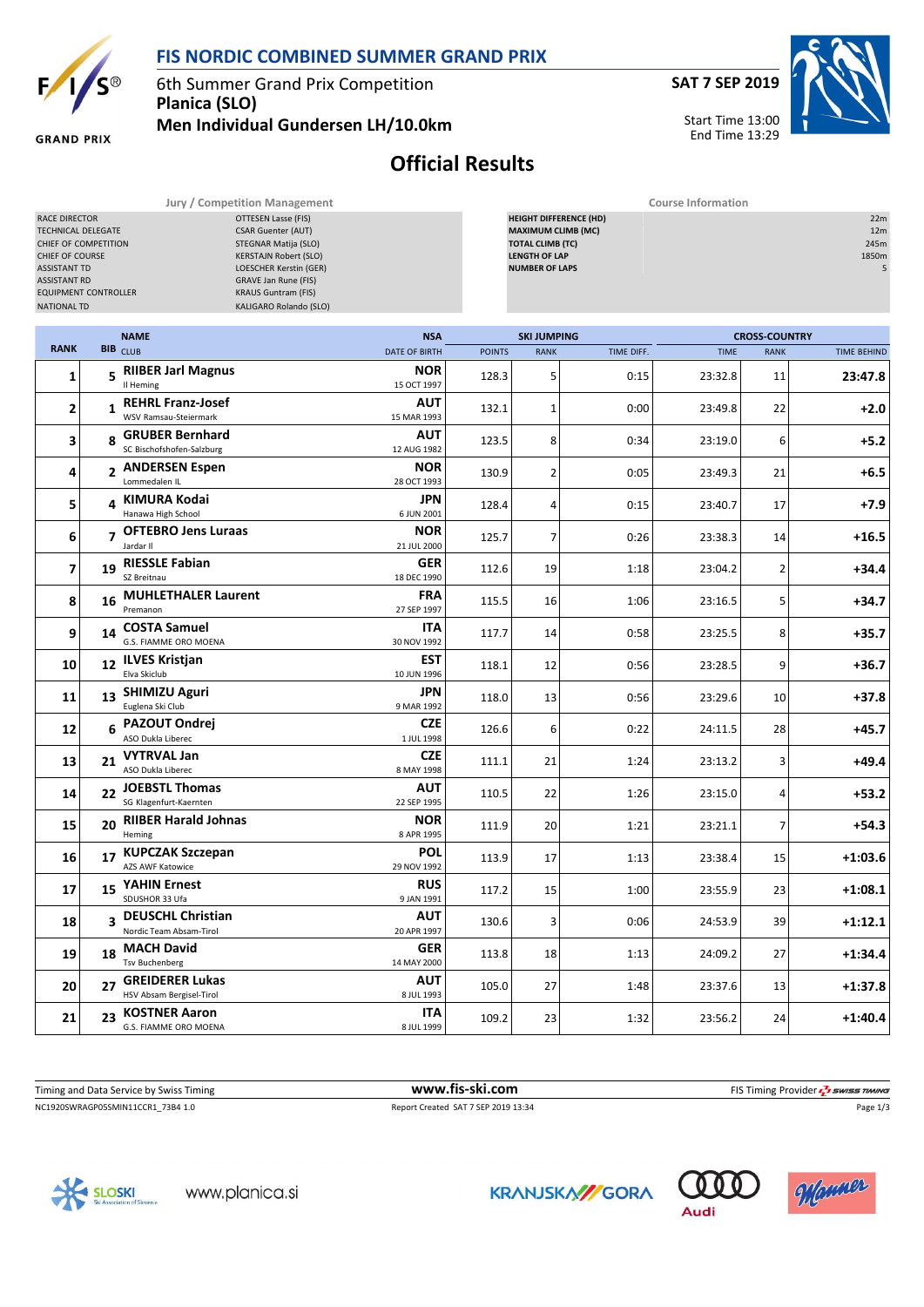**FIS NORDIC COMBINED SUMMER GRAND PRIX**



6th Summer Grand Prix Competition **Planica (SLO)**

**SAT 7 SEP 2019**

Start Time 13:00 End Time 13:29



**GRAND PRIX** 

**Men Individual Gundersen LH/10.0km**

## **Official Results**

|              |    | <b>NAME</b>                                                      | <b>NSA</b>                | <b>SKI JUMPING</b> |             |            | <b>CROSS-COUNTRY</b> |             |                    |  |
|--------------|----|------------------------------------------------------------------|---------------------------|--------------------|-------------|------------|----------------------|-------------|--------------------|--|
| <b>RANK</b>  |    | <b>BIB</b> CLUB                                                  | <b>DATE OF BIRTH</b>      | <b>POINTS</b>      | <b>RANK</b> | TIME DIFF. | <b>TIME</b>          | <b>RANK</b> | <b>TIME BEHIND</b> |  |
| 22           |    | 11 YACHI Sora<br>Morioka Chuo High School                        | JPN<br>4 MAY 2000         | 121.2              | 11          | 0:44       | 24:45.0              | 37          | $+1:41.2$          |  |
| 23           | 25 | <b>SCHMID Julian</b><br>Sc Oberstdorf                            | <b>GER</b><br>1 SEP 1999  | 106.3              | 24          | 1:43       | 23:46.3              | 20          | $+1:41.5$          |  |
| 24           | 28 | <b>VRHOVNIK Vid</b><br>Ssk Velenje                               | SLO<br>12 JUL 1999        | 103.4              | 28          | 1:55       | 23:38.8              | 16          | $+1:46.0$          |  |
| 25           | 10 | <b>TAKEHANA Daimatsu</b><br>Tokai Unv.Sapporo Senior High Schoo  | JPN<br>13 SEP 2001        | 121.3              | 10          | 0:43       | 24:55.3              | 41          | $+1:50.5$          |  |
| 26           | 30 | <b>JELEN Rok</b><br>Ssk Velenje                                  | <b>SLO</b><br>31 MAR 2000 | 102.6              | 30          | 1:58       | 24:17.0              | 30          | $+2:27.2$          |  |
| 27           |    | 9 MAH Nathaniel<br>Altius Nordic ski club                        | CAN<br>8 SEP 1995         | 122.8              | 9           | 0:37       | 25:44.4              | 43          | $+2:33.6$          |  |
| 28           | 24 | <b>IVANOV Vitalii</b><br>S Peterburg KOR 1 TSSP Karelia          | <b>RUS</b><br>22 OCT 1998 | 106.3              | 24          | 1:43       | 24:44.3              | $=35$       | $+2:39.5$          |  |
| 29           | 39 | <b>OFTEBRO Einar Luraas</b><br>Jardar II                         | <b>NOR</b><br>6 AUG 1998  | 88.7               | 38          | 2:54       | 23:35.2              | 12          | $+2:41.4$          |  |
| <b>PF 30</b> | 31 | <b>PORTYK Tomas</b><br>LSK Lomnice nad Popelkou                  | <b>CZE</b><br>6 APR 1996  | 99.6               | 31          | 2:10       | 24:19.8              | 31          | $+2:42.0$          |  |
| <b>PF31</b>  | 36 | <b>HAHN Martin</b><br><b>VSC Klingenthal</b>                     | <b>GER</b><br>6 MAY 1997  | 89.8               | 36          | 2:49       | 23:40.9              | 19          | $+2:42.1$          |  |
| 32           | 37 | <b>DANEK Lukas</b><br>ASO Dukla Liberec                          | <b>CZE</b><br>19 SEP 1997 | 88.9               | 37          | 2:53       | 23:40.8              | 18          | $+2:46.0$          |  |
| 33           |    | 32 HUETTEL Simon<br>Wsv 1922 weissenstadt                        | <b>GER</b><br>4 AUG 1999  | 99.3               | 32          | 2:11       | 24:29.0              | 33          | $+2:52.2$          |  |
| 34           | 48 | <b>BUZZI Raffaele</b><br>C.S. CARABINIERI SEZ. SCI               | ITA<br>17 JUL 1995        | 70.5               | 48          | 4:06       | 22:58.1              | $\mathbf 1$ | $*** +3:16.3$      |  |
| 35           | 34 | <b>VAXELAIRE Lilian</b><br>S.C xonrupt                           | FRA<br>4 FEB 1998         | 94.6               | 34          | 2:30       | 24:46.1              | 38          | $+3:28.3$          |  |
| 36           |    | 38 PARK Jeun                                                     | <b>KOR</b><br>11 MAR 1993 | 88.7               | 38          | 2:54       | 24:28.4              | 32          | $+3:34.6$          |  |
| 37           |    | 41 MRAZ Samuel<br>KSG Klagenfurt-Kaernten                        | AUT<br>2 JUL 1998         | 84.5               | 41          | 3:10       | 24:15.0              | 29          | $+3:37.2$          |  |
| 38           | 29 | <b>RETTENEGGER Thomas</b><br>TSU St. Veit im Pongau-Salzburg     | AUT<br>5 FEB 2000         | 103.3              | 29          | 1:55       | 25:36.7              | 42          | $+3:43.9$          |  |
| 39           | 44 | <b>RUNGGALDIER Lukas</b><br><b>GRUPPO SCIATORI FIAMME GIALLE</b> | ITA<br>31 JUL 1987        | 78.4               | 44          | 3:35       | 23:57.0              | 25          | $*** +3:44.2$      |  |
| 40           | 46 | <b>RAINER Marc Luis</b><br>SK Saalfelden-Salzburg                | AUT<br>22 SEP 1999        | 77.1               | 46          | 3:40       | 24:03.3              | 26          | $*** +3:55.5$      |  |
| 41           | 26 | <b>ANDREWS Grant</b><br>Steamboat Springs Winter Sports Clu      | USA<br>3 DEC 1997         | 106.3              | 24          | 1:43       | 26:16.4              | 45          | $+4:11.6$          |  |
| 42           |    | 42 KIMURA Yoshihiro<br>Senshu Unv.                               | JPN<br>24 JUL 1998        | 83.2               | 42          | 3:16       | 24:54.8              | 40          | $+4:23.0$          |  |
| 43           |    | 33 MAIER Jonas<br>Sc Waldau                                      | <b>GER</b><br>6 JUL 1999  | 95.9               | 33          | 2:25       | 25:52.6              | 44          | $+4:29.8$          |  |
| 44           | 45 | <b>BRECL Gasper</b><br>Ssk Velenje                               | <b>SLO</b><br>18 NOV 1999 | 77.7               | 45          | 3:38       | 24:44.3              | $= 35$      | ** +4:34.5         |  |
| 45           | 49 | <b>CLARET TOURNIER Samy</b><br>C.S chamonix                      | <b>FRA</b><br>20 MAY 1999 | 66.6               | 49          | 4:22       | 24:34.9              | 34          | $*** +5:09.1$      |  |
| 46           | 35 | <b>MARUSARZ Wojciech</b><br>AZS Zakopane                         | <b>POL</b><br>28 MAY 1993 | 92.6               | 35          | 2:38       | LAP                  | 46          |                    |  |

Timing and Data Service by Swiss Timing **www.fis-ski.com www.fis-ski.com** FIS Timing Provider  $\frac{7}{2}$  swiss Timing

NC1920SWRAGP05SMIN11CCR1\_73B4 1.0 Report Created SAT 7 SEP 2019 13:34 Page 2/3







**Audi**